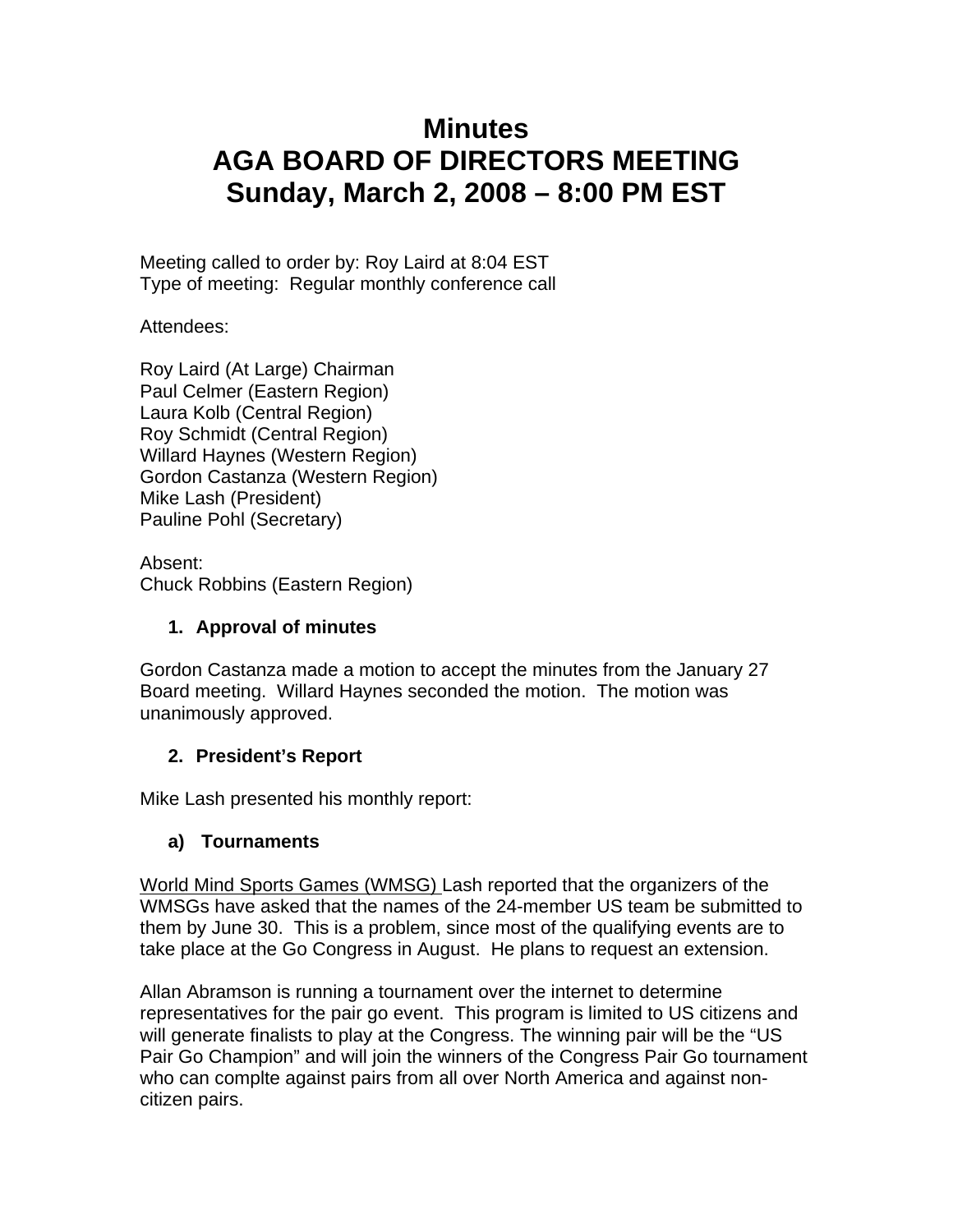# **b) Ranking Certificates**

Although the rank certification program has been approved by the Board, there is a significant delay in implementation. The next step is to develop the actual certificates and an order fulfillment procedure; then a function will be implemented to inform members of their eligibility when they check their ratings. To prepare certificates, we need: 1) A list of people eligible for rank certification, and 2) To notify people that they are eligible so they can order certificates if desired. It will be much more manageable to successfully implement the program with the new website and the automation of the payment systems and administrative processing will ensure the cooperation of the database manager. There was some discussion about the risk of having such an important benefit of AGA membership being so dependent on one person and what the organization could do if something should happen to that person. Although the AGA and its members own the tournament data, it does not own the algorithm that calculates the ratings.

## **c) Ing Grants**

Lash reported that he has heard that Mr. Yang of the Ing Foundation is harboring concerns about the AGA's use of ING funds The new procedure requires that the AGA submit requests through the American Ing Goe Association on a project-byproject basis, and we followed this process last year with good results. No requests have been denied yet. There are reserves to conduct the usual Ing tournaments at this year's Congress if necessary, so no action is required at this time. Lash will follow up on the status of the grant applications review.

## d) Congress Management

The Board considered a draft version of a Memorandum of Understanding (MOU), proposed to be signed annually at the General Assembly, between the AGA and future Congress organizers. There was discussion on some of the topics covered such as tournament director selection, financial responsibility and use of Congress profits. Willard Haynes made a motion to table the discussion of the MOU until next month so Lash can incorporate suggestions from the Board into a new draft. Roy Schmidt seconded the motion and the vote was unanimous to table the discussion until next month.

## **d) World Pair Go Association**

A new organization was formed recently called the World Pair Go Association, independent of the Japanese Pair Go Association. The AGA is a charter member of the WPGA. Its goal is to increase promotion of Pair go on a global basis and may support the efforts of all national associations to advance pair go in each country.